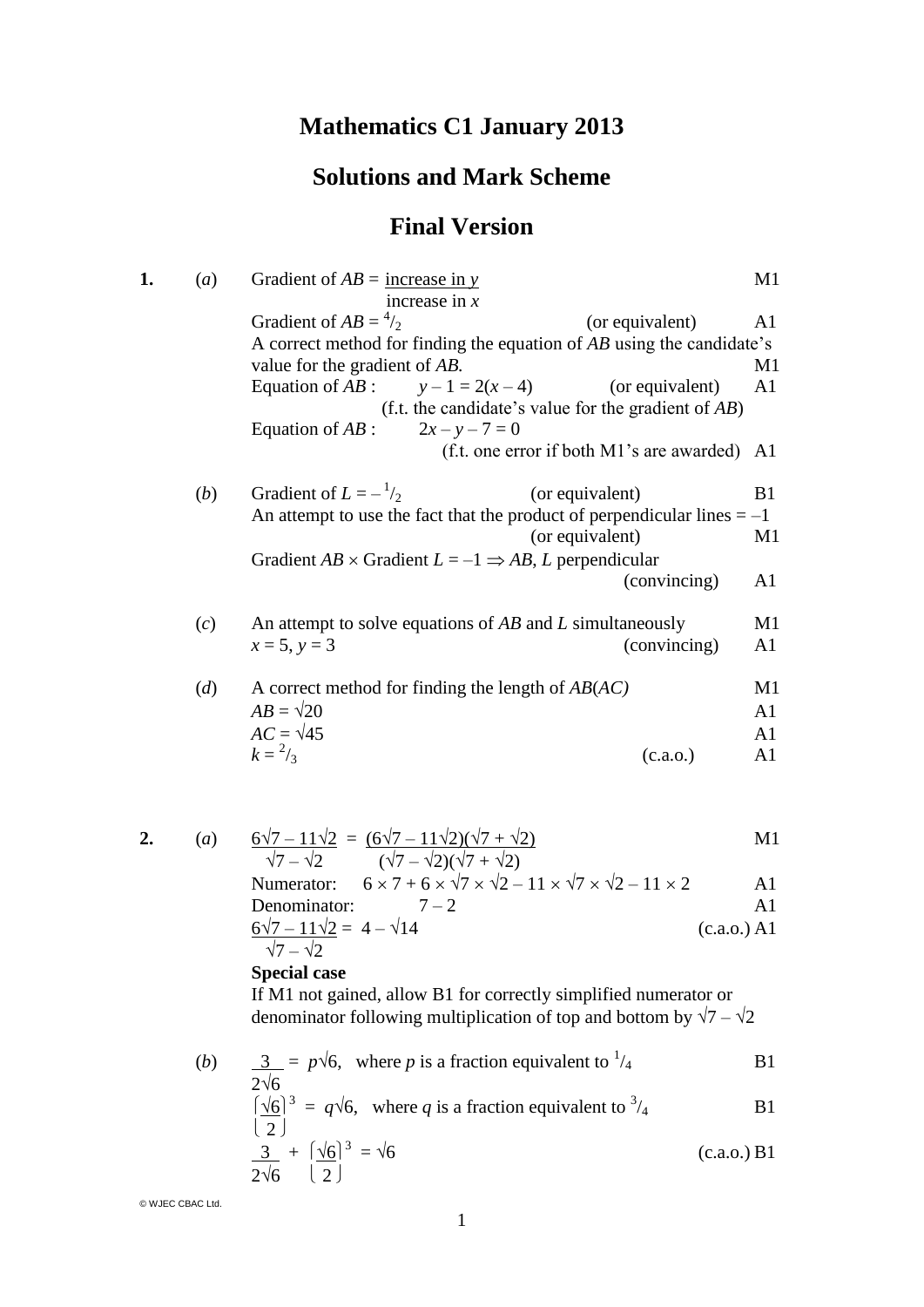- **3.** *y*-coordinate at  $P = -2$  B1  $\underline{dy} = 6x - 14$  (an attempt to differentiate, at least dx one non-zero term correct) M1 An attempt to substitute  $x = 3$  in candidate's expression for  $\frac{dy}{dx}$  m1 d*x* Use of candidate's numerical value for  $\underline{dy}$  as gradient of tangent at *P* m1 d*x* Equation of tangent at *P*:  $y-(-2) = 4(x-3)$  (or equivalent) (f.t. only candidate's derived value for *y*-coordinate at *P*) A1
- 

**4.** (*a*) (i)  $a = 4$  B1  $b = -11$  B1

(ii) least value 
$$
-33
$$
 (f.t. candidate's value for *b*)  
corresponding *x*-value =  $-4$ 

$$
(f.t. candidate's value for a) \t\t B1
$$

(b) 
$$
x^2 - x - 9 = 2x - 5
$$
  
\nAn attempt to collect terms, form and use a correct method to solve  
\ntheir quadratic equation  
\n $x^2 - 3x - 4 = 0 \Rightarrow (x - 4)(x + 1) = 0 \Rightarrow x = 4, x = -1$   
\n(both values, c.a.o.) A1  
\nWhen  $x = 4$ ,  $y = 3$ , when  $x = -1$ ,  $y = -7$   
\n(both values, f.t. one slip) A1  
\nThe line  $[y = 2x - 5]$  intersects the curve  $[y = x^2 - x - 9]$  at two points  
\n $(-1, -7)$  and  $(4, 3)$   
\n(f.t. candidate's x and y-values) E1

**5.** (*a*) An expression for  $b^2 - 4ac$ , with at least two of *a*, *b* or *c* correct M1  $b^2 - 4ac = 6^2 - 4 \times 5 \times (-3k)$  A1  $b^2 - 4ac > 0$  m1  $k > -\frac{3}{5}$  (o.e.) [f.t. only for  $k < \frac{3}{5}$  from  $b^2 - 4ac = 6^2 - 4 \times 5 \times (3k)$ ] A1

(*b*) Finding critical values  $x = 2.5$ ,  $x = 3$  B1  $2.5 \le x \le 3$  or  $3 \ge x \ge 2.5$  or  $[2.5, 3]$  or  $2.5 \le x$  and  $x \le 3$  or a correctly worded statement to the effect that *x* lies between 2·5 and 3 (both values inclusive) (f.t. candidate's derived critical values) B2 Note:  $2.5 < x < 3$  $2.5 \leq x, x \leq 3$  $2.5 \leq x \leq 3$  $2.5 \leq x \text{ or } x \leq 3$ all earn B1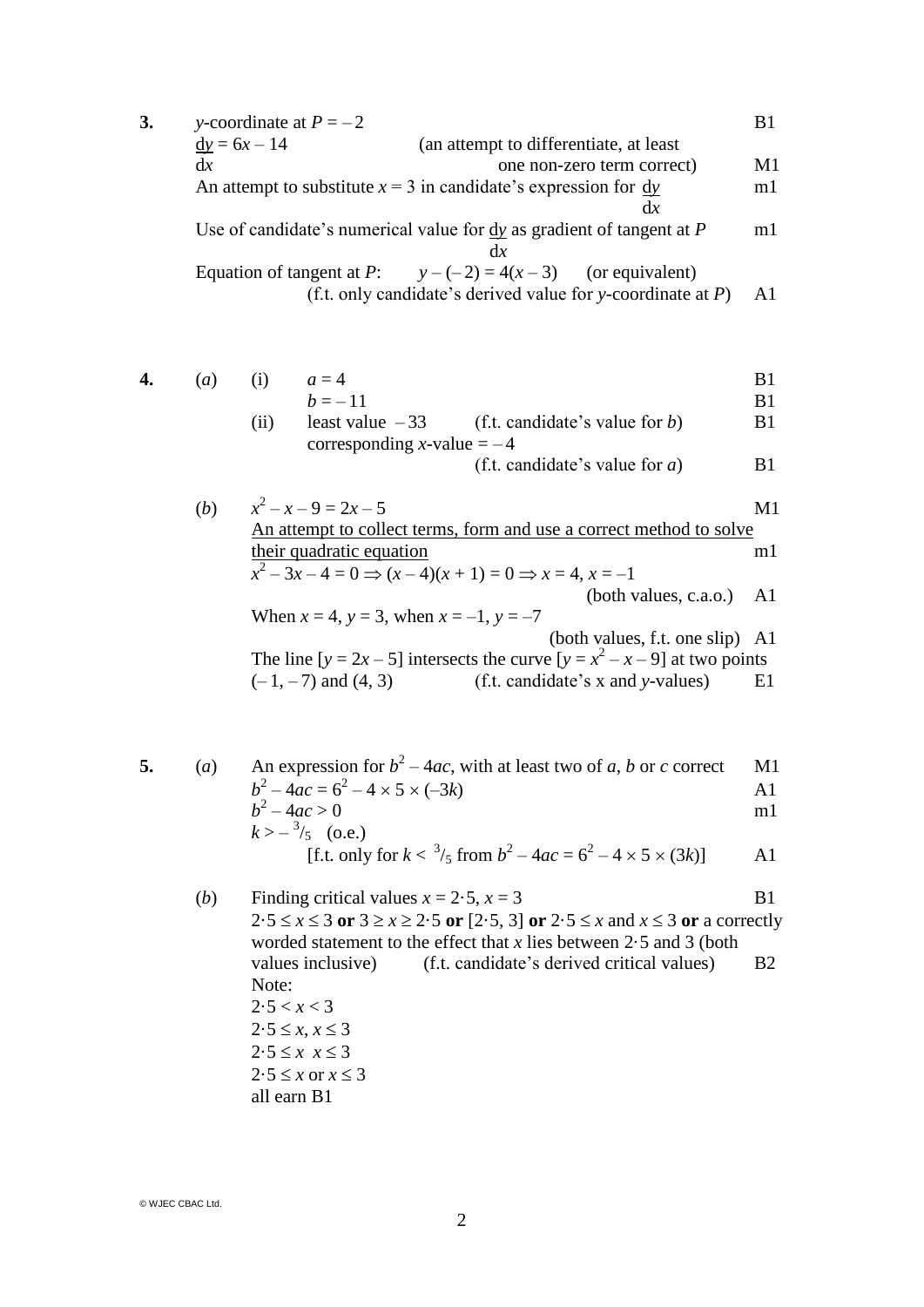6. (a) 
$$
y + \delta y = -(x + \delta x)^2 + 4(x + \delta x) - 6
$$
  
\nSubtracting y from above to find  $\delta y$   
\n $\delta y = -2x\delta x - (\delta x)^2 + 4\delta x$   
\nDividing by  $\delta x$  and letting  $\delta x \rightarrow 0$   
\n $\underline{dy} = \lim_{\delta x \to 0} \frac{\delta y}{\delta x} = -2x + 4$   
\n $\underline{dy} = \delta x$   
\n(b) (c.a.o.) A1

(b) 
$$
\frac{dy}{dx} = 5 \times \frac{4}{3} \times x^{1/3} - 9 \times -\frac{1}{2} \times x^{-3/2}
$$
 B1, B1

7. Coefficient of 
$$
x = {}^{6}C_{1} \times a^{5} \times 4(x)
$$
  
\nCoefficient of  $x^{2} = {}^{6}C_{2} \times a^{4} \times 4^{2}(x^{2})$   
\n15 x  $a^{4} \times m = k \times 6 \times a^{5} \times 4$   
\n $a = 5$   
\n81  
\n $m = 16$  or 4 or 8,  $k = 2$  or  ${}^{1}_{2}$ )  
\n $(m = 16$  or 4 or 8,  $k = 2$  or  ${}^{1}_{2}$ )  
\n $(c.a.o.) A1$ 

| 8. | $\left(a\right)$ | Use of $f(-2) = 0$                                                |              | M1             |
|----|------------------|-------------------------------------------------------------------|--------------|----------------|
|    |                  | $-8p + 72 + 8 - 8 = 0 \implies p = 9$                             | (convincing) | $\mathbf{A}1$  |
|    |                  | <b>Special case</b>                                               |              |                |
|    |                  | Candidates who assume $p = 9$ and show $f(-2) = 0$ are awarded B1 |              |                |
|    | (b)              | $f(x) = (x + 2)(9x2 + ax + b)$ with one of a, b correct           |              | M1             |
|    |                  | $f(x) = (x + 2)(9x^2 + 0x - 4)$                                   |              | A1             |
|    |                  | $f(x) = (x + 2)(3x – 2)(3x + 2)$                                  |              | A1             |
|    |                  | Roots are $x = -2$ , $2/3$ , $-2/3$                               |              | A <sub>1</sub> |
|    |                  |                                                                   |              |                |

#### **Special case**

Candidates who find one of the remaining factors,

 $(3x-2)$  or  $(3x + 2)$ , using e.g. factor theorem, are awarded B1

© WJEC CBAC Ltd.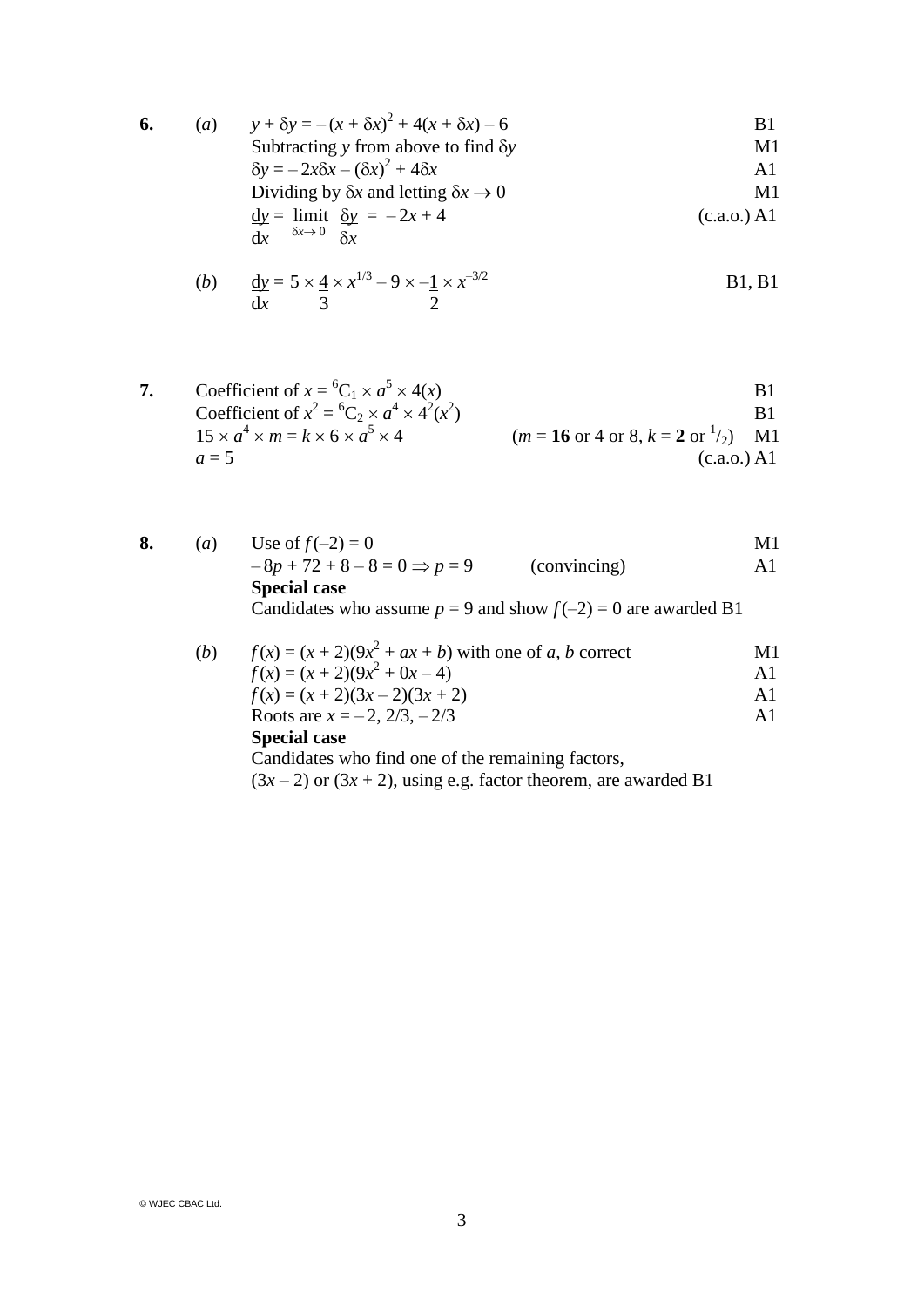**9.** (*a*)



| Concave up curve and x-coordinate or minimum $= 1$ | D L            |
|----------------------------------------------------|----------------|
| y-coordinate of minimum $=-6$                      | B <sub>1</sub> |
| Both points of intersection with $x$ -axis         | B <sub>1</sub> |

(*b*)



| Concave up curve and y-coordinate of minimum $=-2$ | B1 |
|----------------------------------------------------|----|
| x-coordinate of minimum $=-1$                      | B1 |
| Both points of intersection with $x$ -axis         | B1 |

Note: A candidate who draws a curve with no changes to the original graph is awarded 0 marks (both parts)